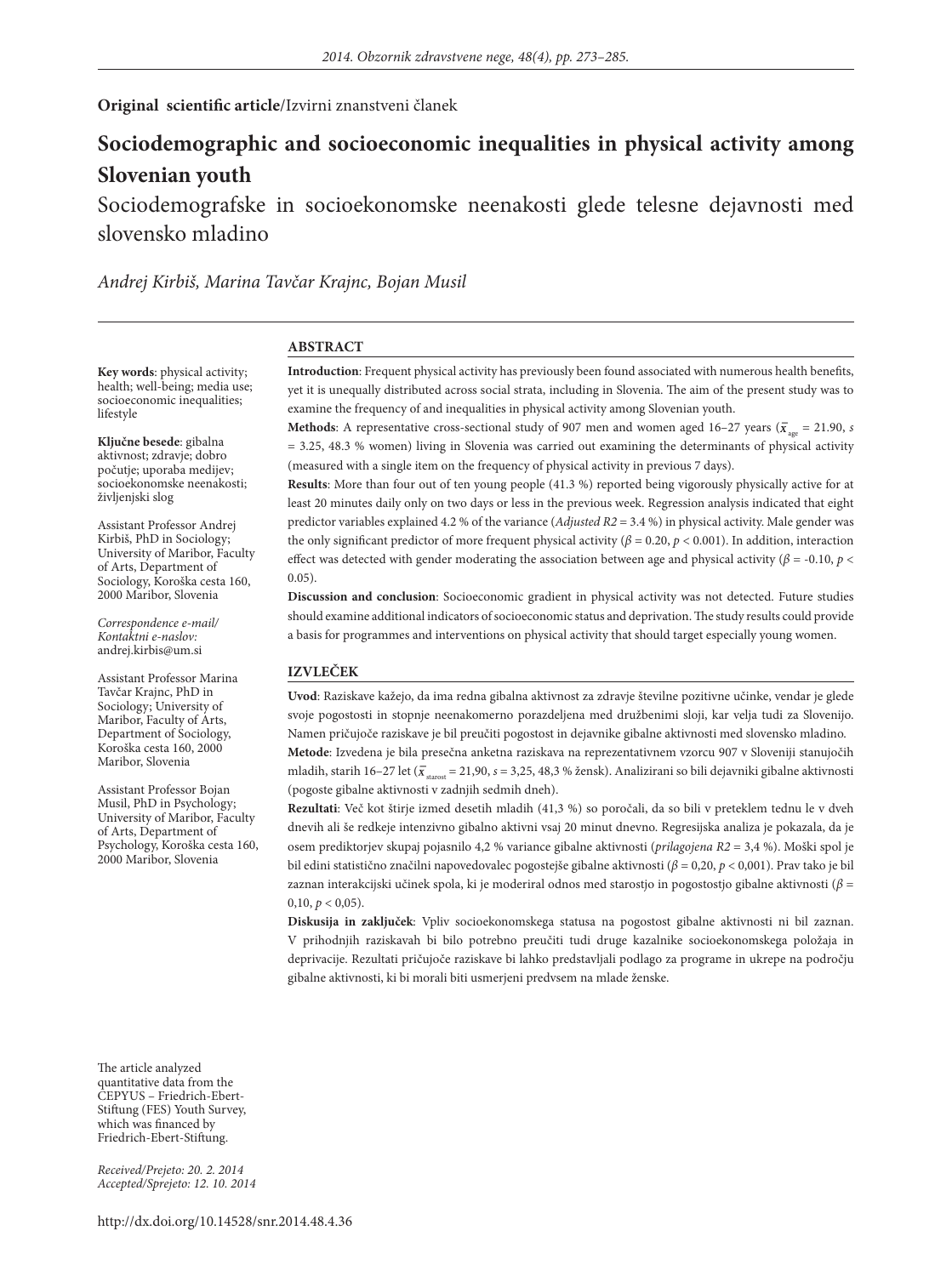### **Introduction**

Socioeconomic inequalities in health and mortality are well-documented (Phelan, et al., 2010; Mackenbach, 2012) and an important area in sociology of health (Nettleton, 2006). Evidence also suggests that differences in health behaviours are one of the factors contributing to health inequalities (Marmot & Wilkinson, 2005; Cohen, et al., 2006; Godley & McLaren, 2010) and among health and lifestyle behaviours, regular physical activity and physical fitness are among the most important factors associated with health, well-being and quality of life with physical inactivity increasing the risk of mortality and morbidity (e. g., the risk of obesity, some types of cancer, cardiac, vascular and pulmonary morbidities and mental/psychosocial health problems; see, among others) (Cavill, et al., 2006; Bouchard, et al., 2007; Iannotti, et al., 2009; Bouchard & Katzmarzyk, 2010; World Health Organization, 2010; Finne, et al., 2013; Rauner, et al., 2013). In a review of selected studies of physical activity, Janssen and LeBlanc (2010) found that 1) physical activity was associated with numerous health benefits; 2) the dose-response relations was detected in observational studies indicating that the more physical activity, the greater the health benefits; 3) results from experimental studies have shown that even modest amounts of physical activity can be health beneficial in high-risk youngsters. A publication of European Union on health statistics reports that there are several different aspects of physical activity beneficial for health: 1) the total amount of physical activity helps to regulate weight; 2) short, intense activity promotes fitness and influences well-being; 3) moderate exercise may help to reduce morbidity by 30–50 %; and 4) weight-bearing activity decreases bone loss and the chance of fracture (EU Commission, 2002, p. 54). In their review of the effects of physical activity on mental health, Raglin and colleagues (2007) conclude that 'there is growing evidence that the benefits of exercise can approach or equal those of psychopharmacological medication and therapy' (Raglin, et al., 2007, p. 255). Past research indicates that increasing the levels of physical activity and reducing sedentary behaviours during childhood and adolescence can play a significant role in prevention of adult morbidity e. g. adult overweight or obesity (Biddle, et al., 2010).

#### *The frequency and inequalities in physical activity*

Bouchard and colleagues (2007, p. 2) note that '... Homo sapiens won the war against physical work of all kinds but has become afflicted by diseases brought about by a physically inactive lifestyle.' Indeed, Europeans are not sufficiently physically active (EU Commission, 2002), including Slovenians. For instance, results of Slovenian Public Opinion Survey data (Kurdija, et al., 2006) indicated that between 25

% and 30 % of Slovenian adults reported being never or extremely rarely physically active. In a study of Slovenian adults CINDI (Countrywide Integrated Noncommunicable Disease Intervention) study aged 25 and older only about a fifth of respondents reached the recommended amount of recreational physical activity in 2004 and 2008, while combined physical activity recommendations were reached by almost six out of ten respondents (Djomba, 2012). Furthermore, recreational activity increased significantly from 2004 to 2008, but not combined activity (which included work-place activity).

An international study of 11-, 13-, and 15-year old adolescents HBSC (Health Behaviour in School-aged Children) from 2010 indicated that among 11-yearolds, Irish boys (43 %) and girls (31 %) reported highest physical activity rates, while Italian boys (10 %) and girls (7 %) reported the lowest. Slovenian 11-year old boys (31 %) and girls (20 %) were just above averages in HBSC study. The results of Slovenian HBSC study indicate a small decrease in the frequency of physical activity of adolescents between 2002 and 2010. In 2010 only 20.3 % of adolescents were physically active for 60 minutes a day all days of the week (Drev, 2011; 2012).

Numerous studies have also shown that individuals from higher socioeconomic groups have higher rates of physical activity, both research among adults and youth (Ball, et al., 2006; Bergman, et al., 2008; Cotter & Lachman, 2010; Munter, et al., 2012; White & McTeer, 2012; Federico, et al., 2013; Gearon, et al., 2013; Lehto, et al., 2013; Pudrovska & Anishkin, 2013; Roberts, et al., 2013) have provided similar results. The abovementioned cross-national HBSC study of adolescents (Currie, et al., 2010), for example, found that low family affluence was significantly associated with lower prevalence of physical activity in fewer than half of analyzed countries and regions, with the 'difference between those in low- and highaffluence households on averaged being less than 10 %'. Analyzing Slovenian HBSC data researchers similarly found that those adolescents whose families have higher socioeconomic status (SES) were more frequently physically active (Drev, 2011; 2012), though in the total sample of all three age categories there were significant family SES differences in physical activity levels only among boys, and not among girls (Currie, et al., 2010, p. 129). Similar results were reported in one of the latest national studies of Slovenian youth (Kirbiš, 2011a).

Besides socioeconomic inequalities in physical activity levels, two other sociodemographic variables were previously found to be associated with physical activity: age and gender. Specifically, more physically active were previously found to be younger youth (Currie, et al., 2010; Drev, 2011; 2012) and among boys and men (Katzmarzyk, 2007; Bergman, et al., 2008; Kirbiš, 2011a). Consistent with above-mentioned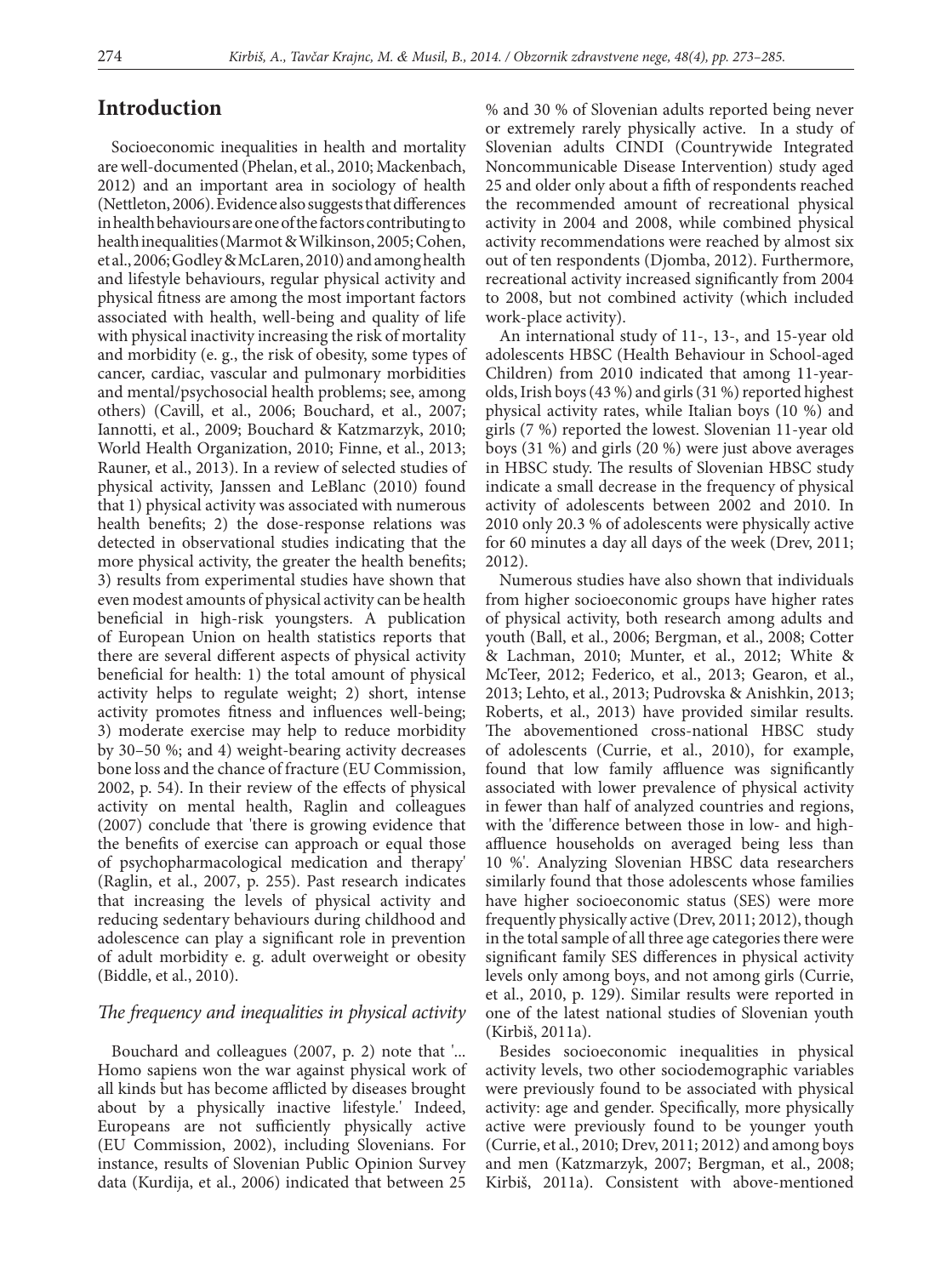studies, analyzing Slovenian CINDI survey data Djomba (2012) found that among adults over 25 years of age, men, the youngest age group of adults (25–39 year-olds) and those with higher educational levels reported most frequent recreational physical activity.

On the other hand, several research gaps in the literature can be identified. Firstly, studies on youth physical activity usually do not examine which SES variables have the strongest relative impact on physical activity. Such comparative analysis was, for example, carried out in a study of Finnish adults by Laaksonen and colleagues (2003) who found that when adjusting for educational and occupational status, income differences in many health behaviours, including physical activity, were largely removed. Nonetheless, to our knowledge there are no studies of youth comparing the relative impact of education of each parent, subjective economic status of the family and young individual's own educational level and income, and studies in general examining the impact of different SES measures are rare. An exception, for example, is the above mentioned HBSC study of adolescents (Currie, et al., 2010; Jeriček Klanšček, et al., 2011), which did examine the impact of adolescent's family SES on health and health-related behaviours with three available SES indicators: 1) by summing four items of family material possessions into a SES scale (Family Affluence Scale); 2) by a single-item of subjective financial status of adolescent's family; 3) and by parental employment status. First two SES indicators proved significant determinants of physical activity levels (Jeriček Klanšček, et al., 2011).

Secondly, the impact of SES on physical activity might differ across sociodemographic groups, especially among genders. For example, examining social influences of leisure-time physical activity in young Danish adults, Osler and colleagues (2001) found that among women those with higher educational levels were more frequently physically active (higher percentage of those reporting lower levels of leisure time physical activity among lower-educated group), while among men there were no differences across two educational groups. In addition, among women, higher parental education decreased the likelihood of frequent physical activity, while among men parental education increased the likelihood of frequent physical activity. The same pattern was found in a study of young adults by Oygard & Anderssen (1998), who reported an interaction between gender and education, with highly educated females reporting significantly higher leisure-time physical activity levels than less educated females, though the same pattern was not detected among males. Similar gender interaction has been found in a study of adolescents by Mar Bibiloni and colleagues (2012) who found that girls with lower parental educational levels reported higher frequency of sedentary behaviour (though the differences were statistically insignificant), while the same parental educational impact was not detected among boys.

Finally, previous studies have found that physical activity levels are negatively associated with more frequent sedentary behaviour and media use (Koezuka, et al., 2006; Motl, et al., 2006; Raudsepp, et al., 2008; Gebremariam, et al., 2013). In a meta-analysis of the relationships between one type of sedentary behaviour, media use, body fatness and physical activity in children and youth, Marshall and colleagues (2004) found a small but negative relationship between TV viewing and physical activity. Since both sedentary behaviour and media use are also more frequent among young people from lower SES backgrounds (Brodersen, et al., 2007; Currie, et al., 2010; Lundahl, et al., 2013; Coombs, et al., 2013), results also detected among Slovenian youth (Drev, 2011; Kirbiš & Zagorc, 2014), it is important to examine whether any potential SES differences in physical activity levels are removed when adjusting for sedentary behaviour, which was in our study measured by television and Internet use. We examined both types of sedentary behaviour since a representative study of Slovenian youth in 2013 found that the frequency of Internet use surpassed television use (Kirbiš & Zagorc, 2014).

#### *Study aim and hypotheses*

The aim of the present research was to examine the frequency of and inequalities in physical activity among Slovenian youth. Based on the reviewed literature, the following hypotheses were tested in our study: higher SES (H1), male gender (H2) and lower age (H3) have a positive impact on physical activity. Additionally, three research questions were addressed: does gender moderate the impact of other predictors on physical activity? (RQ1); which SES indicator has the strongest impact on physical activity? (RQ2); does sedentary behaviour impact physical activity? (RQ3).

Before turning to the empirical part of the study let us note two additional points. First, we use the term *inequalities* in health and health behaviours as differences between groups, most often between 'groups occupying unequal positions in the dominant social hierarchies' (Graham, 2007, p. 3) that are also regarded 'both unfair and avoidable, as they are caused by unhealthy public policies and lifestyles influenced by structural factors' (Whitehead & Dahlgren, 2006; cited in World Health Organization, 2006, p. 1).

Secondly, there are different public health guidelines on recommended amount of daily physical activity (Pate, 2007, pp. 29-30; Rowland, 2007, p. 267). One of the recommendations is that adults should accumulate 30 to 60 minutes of moderately intense physical activity (e. g., brisk walking) on most or all days of the week to help prevent these diseases (Pate, et al., 1995; cited in Janssen, 2007, p. 170). In our study we followed the guideline used in the U.S. Centers for Disease Control and Prevention's (CDC) Youth Risk Behavior Survey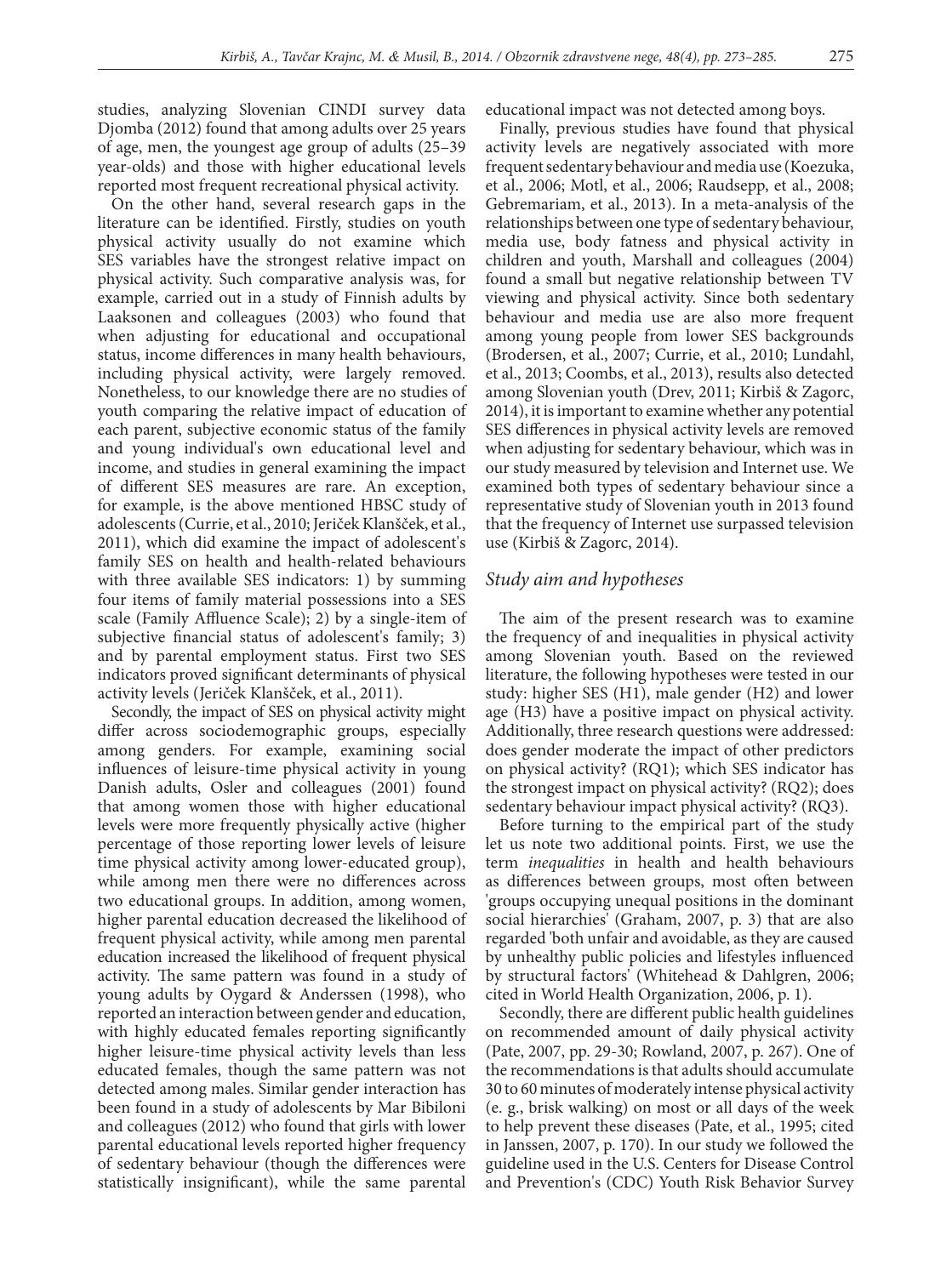(Grunbaum, et al., 2004), also employed in a study of Page and colleagues (2009). Their item measured the number of days respondents participated in the past week in vigorous physical activity (that made them sweat and breathe hard for at least 20 minutes) (Bergman, et al., 2008).

# **Methods**

#### *Description of the instrument*

#### *Self-reported physical activity*

The single item measuring physical activity in our study was very similar to one of the items in the short form of International physical activity questionnaire (IPAQ) (Ekelund, et al., 2006; Macfarlane, et al., 2007; Poole, et al., 2011; Tran, et al., 2013). IPAQ is a measure of health-related physical activity and has been cross- culturally validated for use on young and middle aged adults aged 15 to 69 years (Craig, et al., 2003). Our item of physical activity was the following: 'Think about the last 7 day. During these last 7 days, on how many days did you do vigorous physical activities, like heavy lifting, bicycling, brisk walking or running, etc., hard for at least 20 minutes? Think only about those physical activities that you did for at least 10 minutes at a time'  $(1 = 0$  days,  $8 = 7$  days). Single-item indicators of physical activity have previously been found to have sufficient levels of reliability and validity (Milton, et al., 2011; Gill, et al., 2012; Hamilton, et al., 2012; Wanner, et al., 2013).

#### *Socioeconomic status*

Socioeconomic status is a composite measure that consists of different indicators of economic status (e. g., income), social status (e. g., education) and work status (e. g., occupation) (Dutton & Levine, 1989, p. 30; cited in Adler, et al., 1994, p. 15). In other words, education, income and occupation are regarded as key indicators of SES (Graham, 2009, p. 6). In our study we measured SES with two out of the three commonly used indicators of SES: educational level (father's and mother's education) and respondent's income. Included in the measure of SES was also an indicator of perceived family economic status.

#### *Education*

We measured father's and mother's education with three identical items on a 5-point scale: 'What is the highest achieved level of your father's (your mother) education?'  $(1 = uncompleted primary school, 5 =$ completed master or doctorate degree). Both items were recoded to a 3-point scale (1 = primary level or less,  $2 =$  secondary level,  $3 =$  tertiary level).

#### *Income*

Respondent's average monthly income was assessed with the following question: 'Rate, please, what is your average monthly income? Sum all forms of income (in addition to wages, for example, this included any compensation, grant, allowance, interests, rental income, disability benefits, etc.)'. We recoded income values in into eleven categories ( $1 = 50 \text{ } \infty$  or less,  $11 =$ more than  $1000 \in$ ).

#### *Self-perceived family material status*

Respondents also assessed their family's relative material (economic) status in comparison to perceived Slovenian average with the following question: 'How do you rate the material situation of your family according to the Slovenian average?' Answers originally coded on a 10-point scale  $(1 - \text{highly below average}, 10 - \text{highly below})$ highly above average) were subsequently recoded to a 3-point scale of family's relative material status  $(1 =$ (highly) below average,  $2 =$  average, 3 (highly) above average).

#### *Sedentary behaviour*

Sedentary behaviour was measured with two media use items. Internet use was measured with the following 'What is the average amount of time you spend daily using the Internet? (Including Internet use via smart phone and/or tablet)?'; and television use was measured with the following item: 'What is the average amount of time you spend daily watching the television?'. Respondents have provided answers in 'hours' and the original values were for the purpose of regression analyses recoded in the following way: Internet use  $(1 = up to an hour, 7 = more than six)$ hours daily) and television use  $(1 = \text{up to an hour}, 4 =$ more than three hours).

#### *Sociodemographic predictors*

Two sociodemographic variables included in our analysis were age (measured as the year of birth and subsequently recoded into age in years and then into three age groups: 16–19 years, 20–23 years and 24–27 years) and gender (female  $= 1$ , male  $= 2$ ).

### *Sample description*

CEPYUS (Center for the Study of post-Yugoslav Societies) and FES (Friedrich Ebert Stiftung, Zagreb) conducted a FES Slovenian Youth 2013 Study, which consisted of a stratified quota sample. The target population were youth residing in the Republic of Slovenia who were on May 28th 2013 aged between 16 and 27 years. According to the Statistical Office of the republic of Slovenia there were  $N = 282,194$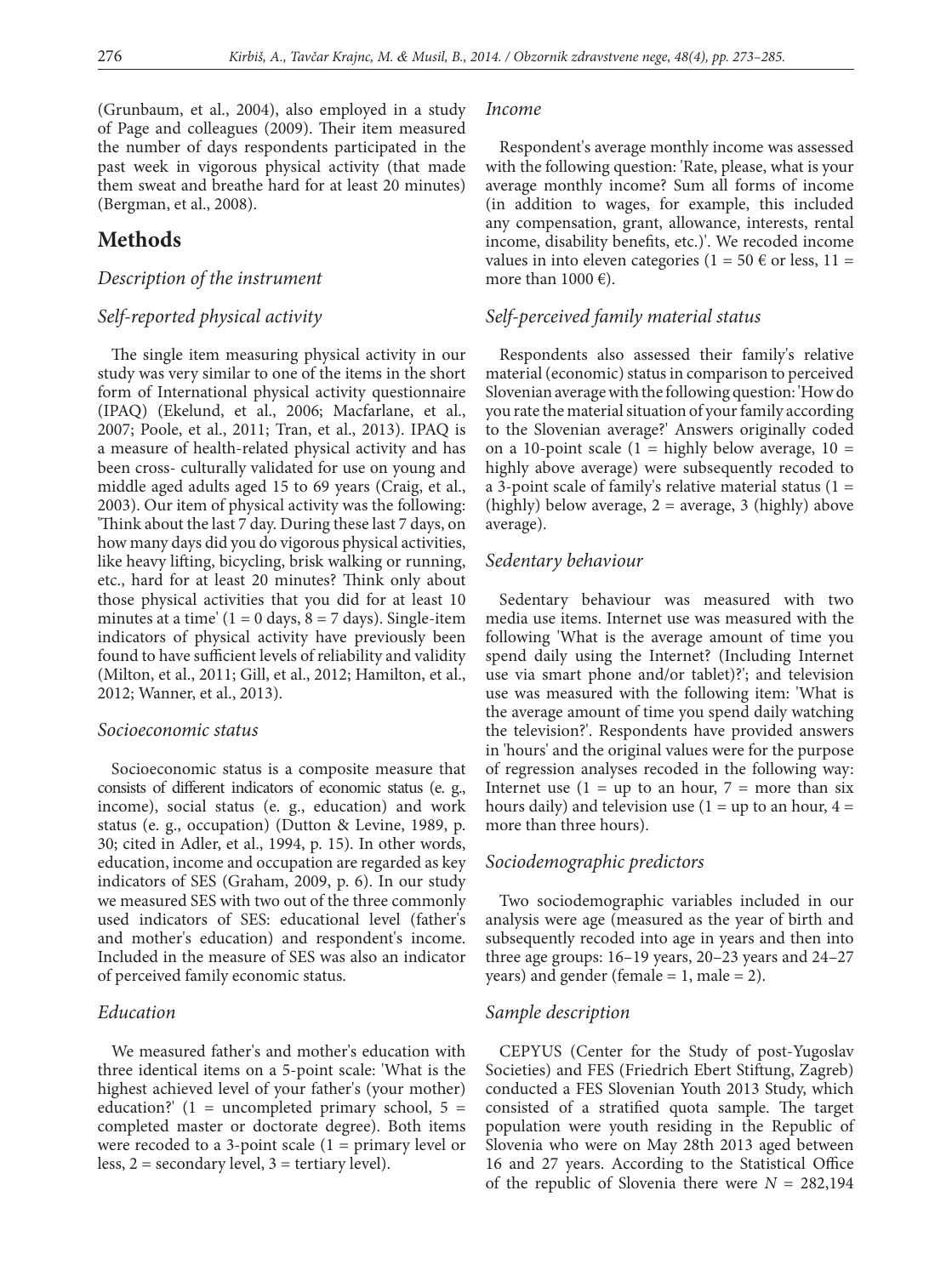Slovenian citizens in 16-27 age group in 2012,  $n =$ 900 respondents has been chosen by study authors as sufficiently reliable in order to draw inferences to the whole population. The standard sampling error, assuming a 95 percent level of reliability, accounts for +/- 3.3 percentage points (Flere & Divjak, 2014). The sample consisted of 907 respondents ( $\bar{x}_{\text{age}} = 21.90$ ,  $s =$ 3.25, 48.3 % women).

#### *Description of research process and data collection*

The survey was conducted between May 29th and July 20th 2013 in the form of a face-to-face interview, as a rule within households. Before the fieldwork was carried out all the interviewers took part in one of the three introductory seminars, where they were given detailed instructions on interviewing and the on the selection of proper respondents. Interviewers were also instructed on quota requirements and to interview only one person per household. In case the potential respondent had refused to participate in our survey, the interviewer had to write down the reasons for his/her non-response (Flere & Divjak, 2014).

Survey questionnaires consisted of two parts: oral and written part. The oral part of the questionnaire was conducted within face-to-face interviews with interviewers reading the questions aloud to interviewees and with filling out survey responses, which they received from the respondents. Upon completion of the oral part of the questionnaire the interviewer handed the respondent the written questionnaire and asked him/her to fill out the written questionnaire himself/ herself. Written part of the questionnaire consisted of questions that were more personal and intimate in nature (Flere & Divjak, 2014).

After finishing with the fieldwork the interviewer returned the filled-in questionnaires and the validity of his/her questionnaires was checked with control phone calls to the respondents in order to prevent fraud. Respondents were asked by interviewers to provide their personal and contact information only for the purpose of checking the quality of the fieldwork. In order to ensure anonymity and confidentiality of collected information, all necessary precautions were taken to prevent the potential abuse of personal data. Data was treated separately from respondents' answers to survey questions to prevent the possibility of linking the given answers with particular respondents. During the fieldwork, 1,163 potential respondents were invited to participate in the survey and among them, 907 valid interviews were completed and incorporated into the data. The overall response rate was therefore 78.0 percent (Flere & Divjak, 2014).

Data were analysed using Statistical Package for the Social Sciences Version 19.0 (SPSS). First, descriptive analyses for the outcome variable were completed by total sample, by gender and by age groups. Next, standard multiple regression analysis was performed (Tabachnick & Fidell, 2012) and the model used to examine the effect of predictor variables on the frequency of physical activity included: two sociodemographic and five socioeconomic variables and also two sedentary behaviour items (television and Internet use).

### **Results**

Table 1 presents descriptive statistics for the frequency of physical activity of Slovenian youth by total sample, by gender and by age groups. Almost 12 % of respondents reported not doing 20 minutes or more of vigorous activity on any day in previous seven days; a similar percentage has exercised one day in the previous week and 18 % have exercised on two days in the past seven days. As already mentioned, recommendations for (aerobic) physical activity differ. Some call for adults to engage in at least 30 minutes of moderate-intensity activity, 5 days per week, or 20 minutes of vigorous-intensity activity, 3 days per week (US Department of Health and Human Services; cited in, Anon., 2008; Bergman, et al., 2008; Child Trends, 2012, p. 3). If we use the recommendation of 3 days or more of at least 20 minutes of physically activity, then the analysis indicates that 58.7 % of Slovenian youth exercise in according to such health guideline. On the other hand, if we employ the recommendations that youth should be physical active all days of the week, only 12.3 % of Slovenian youth are sufficiently physically active. Lastly, using a 3 or more days a week of regular physical activity as a cut-off point, we see 58.7 % of respondents are active within that recommendation, while more than four out of ten young people in Slovenia (41.3 %) are physically active only two days per week or less.

Looking at the gender differences, columns 2 and 3 in Table 1 indicate that there are a higher proportion of men being physical active all and most days of the week, while the relative majority of women reported being physical active only two days in previous week, indicating substantial gender differences. An independent-samples t-test was conducted to compare the frequency of physical activity for males and females. There were significant differences for males ( $\bar{x}$  = 4.66,  $s = 2.24$ ) and females ( $\overline{x} = 3.78$ ,  $s = 1.97$ , *t* (901.96)  $= 6.32, p < 0.001$ , two-tailed). The magnitude of the differences in the means (mean difference  $= 0.88$ ) was moderate (eta squared  $= 0.04$ ). Similarly, columns 4, 5 and 6 by age groups indicate that younger age group reported being the most frequently physically active while the oldest age group reported being the least active, although the analysis of mean comparisons (ANOVA; not shown) indicated no significant age group mean differences ( $p > 0.05$ ). In sum, these descriptive statistics by total sample, gender and age groups indicate relatively low physical activity levels of Slovenian youth, especially women and older youth,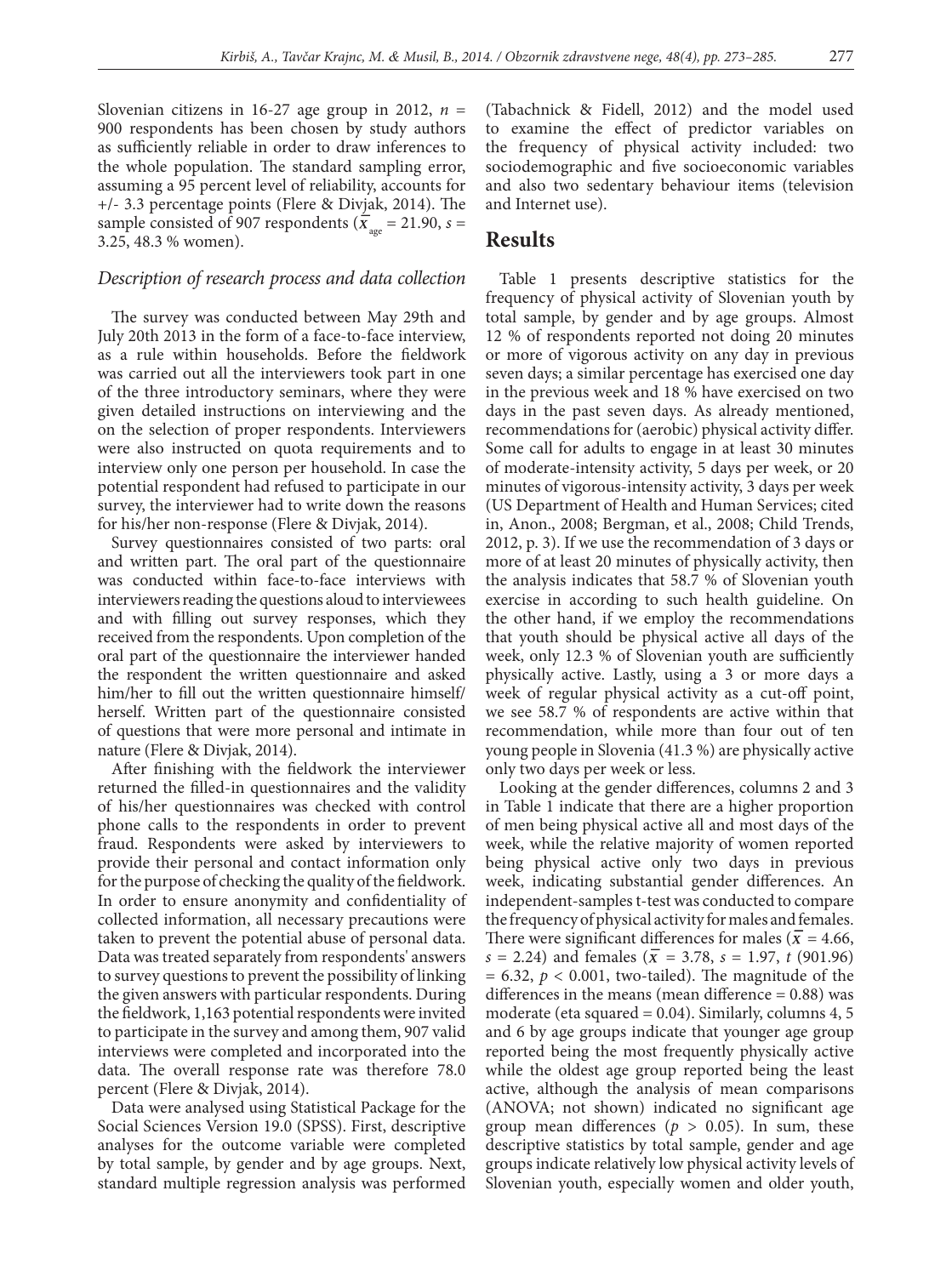Table 1: *Descriptive statistics for the frequency of physical activity among Slovenian youth in 2013; total sample, by gender and by age groups (Source: CEPYUS-FES Slovenian 2013 Youth Study (2013))*

| Frequency of physical activity<br>$(\text{per week})$ /<br>Pogostost gibale aktivnosti<br>(na teden) | Total<br>sample<br>$n = 907$ | Men<br>$n = 469$ | Women<br>$n = 438$ | $16-19$ years<br>$n = 258$ | $20-23$ years<br>$n = 295$ | $24-27$ years<br>$n = 354$ |
|------------------------------------------------------------------------------------------------------|------------------------------|------------------|--------------------|----------------------------|----------------------------|----------------------------|
| 0 days                                                                                               | 11.9 %                       | $9.9\%$          | 13.9 %             | 11.9 %                     | 8.0 %                      | 15.0 %                     |
| 1 day                                                                                                | 11.6 %                       | $9.5\%$          | 13.9 %             | 10.0 %                     | 11.1%                      | 13.2 %                     |
| 2 days                                                                                               | 17.8 %                       | 13.8 %           | 22.0 %             | 16.7 %                     | 21.4 %                     | 15.6 %                     |
| 3 days                                                                                               | 16.9%                        | 16.2 %           | 17.7 %             | 17.0 %                     | 19.5 %                     | 14.7 %                     |
| 4 days                                                                                               | 12.7 %                       | 12.8 %           | 12.6 %             | 9.8%                       | 12.5 %                     | 15.1 %                     |
| 5 days                                                                                               | 12.2 %                       | 14.5 %           | $9.7\%$            | 13.3 %                     | 11.9 %                     | 11.6 %                     |
| 6 days                                                                                               | 4.6 %                        | 5.7 %            | 3.4 %              | 4.5 %                      | 4.8%                       | 4.5 %                      |
| 7 days                                                                                               | 12.3 %                       | 17.5 %           | 6.8%               | 16.7 %                     | 10.9 %                     | 10.3 %                     |

Tabela1: *Opisna statistika pogostosti gibalne aktivnosti med slovensko mladino v letu 2013; celotni vzorec, po spolu in po starostnih skupinah (Vir: CEPYUS-FES Slovenian 2013 Youth Study (2013))*

*Legend/Legenda: n - number/število; % - percentage/odstotek*

Table 2: *Multiple regression model estimating effects of sociodemographic, socioeconomic and sedentary behaviour variables on the frequency of physical activity among Slovenian youth (Source: CEPYUS-FES Slovenian 2013 Youth Study (2013))*

Tabela 2: *Multipli regresijski model učinka sociodemografskih in socioekonomskih spremenljivk in sedečega vedenja na pogostost gibalne aktivnosti med slovensko mladino (Vir: CEPYUS-FES Slovenian 2013 Youth Study (2013))*

| <b>Total</b>                         | B       | <b>SEB</b> |          |
|--------------------------------------|---------|------------|----------|
| Constant                             | 4.08    | 0.70       |          |
| Gender                               | 0.76    | 0.14       | $0.19**$ |
| Age group                            | $-0.13$ | 0.10       | $-0.05$  |
| Father's education                   | 0.13    | 0.14       | 0.04     |
| Mother's education                   | 0.10    | 0.13       | 0.03     |
| Perceived family material status     | $-0.17$ | 0.10       | $-0.06$  |
| Respondent's monthly income          | $-0.02$ | 0.03       | $-0.02$  |
| Sedentary behaviour (Internet use)   | $-0.00$ | 0.03       | 0.00     |
| Sedentary behaviour (Television use) | $-0.03$ | 0.07       | $-0.02$  |
| Gender * Age group                   | $-0.50$ | 0.20       | $-0.10*$ |
| 12141:122.0421.02444                 |         |            |          |

 $R^2$  / Adj.  $R^2 = .042$  /  $.034***$ 

*Legend/Legenda: \* – statistical significance at 0.05 level; statistična značilnost na ravni 0,05; \*\* – statistical significance at 0.01 level; statistična značilnost na ravni 0,01; \*\*\* – statistical significance at 0.001 level; statistična značilnost na ravni 0,001; B = unstandardized coefficient/nestandardizirani koeficient; SE B - standard error/standardna napaka; β - standardized (beta) coefficient/standardizirani (beta) koeficient; R2 - variance explained/pojasnjena varianca;* Adj. *R2 - adjusted variance explained/prilagojena pojasnjena varianca; \* - interaction effect/interakcijski učinek*

*Note: The inclusion of interaction effect (gender x age group) increased explained variance to* 5.8 % *(Adjusted R2 = 4.0 %).*

*For the purpose of regression analysis the measure of physical activity was recoded from original eight categories into seven by combining answers* '*6 days*' *and* '7 *days*' *into a single value (physically active 6 to 7 days in past 7 days).*

*Opomba: Vključitev interakcijskega učinka (spol x starost) je povečala pojasnjeno varianco na 5,8 % (prilagojena R2 = 4,0 %).*

*Za namene regresijske analize smo indikator gibalne aktivnosti rekodirali iz originalnega osemstopenjskega kazalnika v sedemstopenjskega, v skupno kategorijo smo združili kategoriji* '*6 dni*' *in* '*7 dni*' *(v preteklih 7 dnevih gibalno aktiven 6 do 7 dni).*

which presents a pressing public health issue that needs to be addressed.

Table 2 presents the results of standard multiple regression analysis by total sample indicating the associations between each predictor variable and physical activity after controlling for other predictor variables entered into the model. All predictors explained combined 4.2 % of the variance (*Adjusted*   $R^2 = 3.4$  %) in frequency of physical activity (*F* (7,  $786$ ) = 4.96,  $p < 0.001$ ). The only significant beta value

was for male gender ( $\beta$  = 0.20,  $p$  < 0.001), indicating that men are significantly more often physically active than women (giving confirmation to H2), while none of the SES predictor variables proved to be significant (rejecting H1). It seems then that among post-adolescent Slovenian youth neither personal nor family socioeconomic status impacts the frequency of physical activity. In addition, age groups were also not a significant predictor of physical activity, indicating a rejection of H3.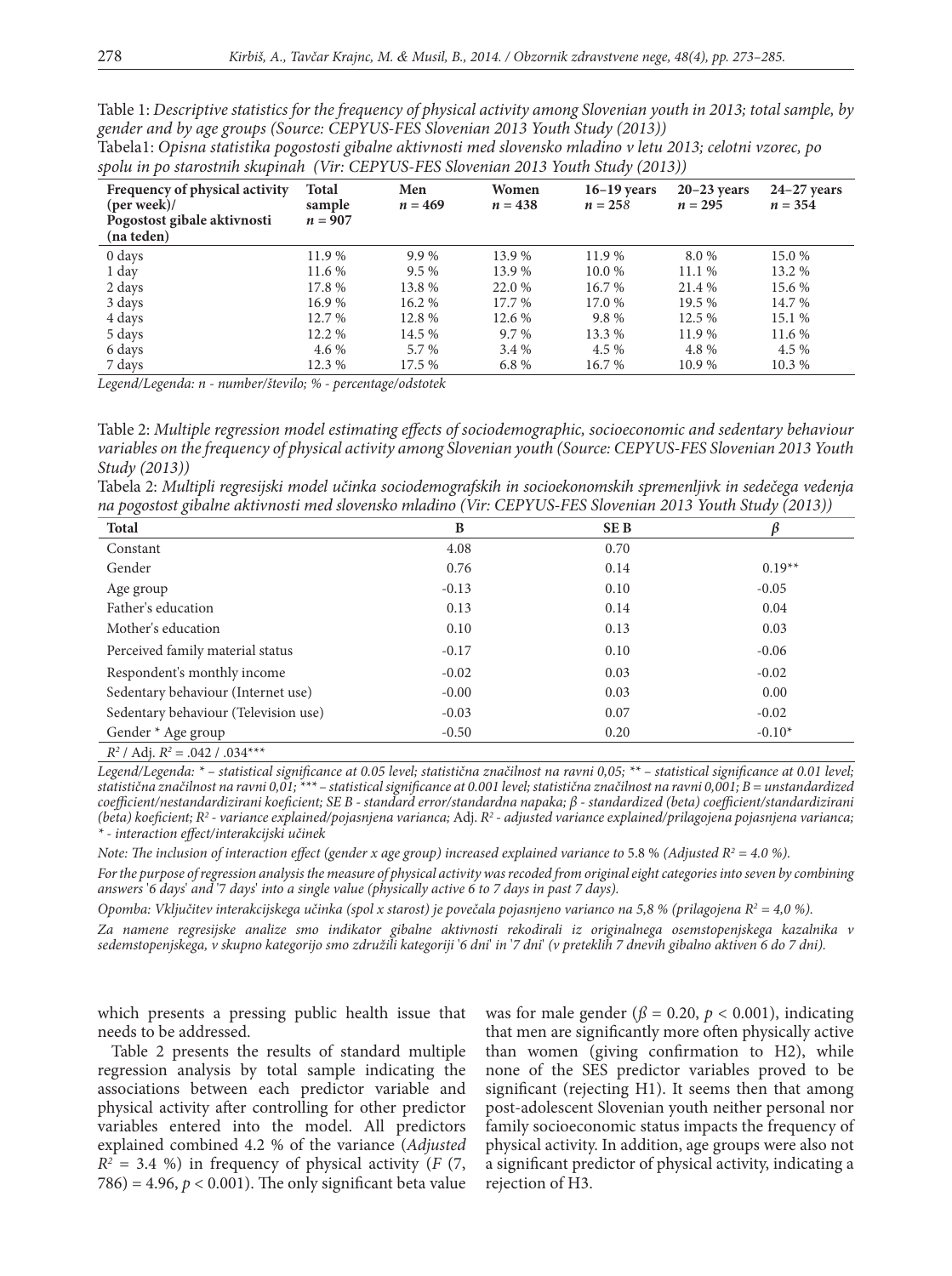Addressing our three research questions, we found that sedentary behaviour was not associated with physical activity (RQ3), while insignificance of all examined SES indicators indicated that neither of them impacted physical activity (RQ2). Finally, since gender was found to be the only significant predictor of physical activity, we also tested for the possibility of interaction effect with gender moderating the impact of remaining variables on physical activity (seven interactions were entered into regression analysis). The results have shown one significant interaction effect, with gender moderating the impact of age on physical activity indicating that among young men physical activity decreases with age while among women it remains relatively similar across three age groups, which provided us with an answer to our RQ1. The inclusion of interaction effect increased combined explained variance to 5.8 % of the  $(\textit{adjusted } R^2 = 4.0)$ %). None of the remaining interactions of gender reached significance (not shown in Table 2).

### **Discussion**

The aim of the present study was to examine the frequency and determinants of physical activity among Slovenian youth. Previous studies identified four major determinants of physical activity levels of youth and adult population in industrialized countries, with male gender (Katzmarzyk, 2007; Bergman, et al., 2008; Kirbiš, 2011a), lower age (Currie, et al., 2010; Drev, 2011; 2012; Kirbiš, 2011a), higher family and personal SES (Ball, et al., 2006; Kirbiš, 2011a; White & McTeer, 2012) and lower frequency of sedentary behaviours and media use (Marshall, et al., 2004; Koezuka, et al., 2006; Motl, et al., 2006; Raudsepp, et al., 2008; Gebremariam, et al., 2013) being associated with higher physical activity.

Our results corroborate only some of the findings in previous research. Age, for example, did not prove to be a significant predictor of physical activity at the total sample level of Slovenian youth, but it did among males. One reason could be that age was examined as an ordinal variable (three age groups) and not at the interval level, which may have ameliorated out some of the age differences among women and consequently in total sample. Nonetheless, our results indicate that men's physical activity decreases with age, which could be related to several factors, for example with entering the labour market, family building, partnerships, etc. Future studies should examine to what extent employment status and other factors contribute to low physical activity levels among older young males.

Results thus indicated that gender acts as a moderator of the relationship between age and physical activity. With gender moderating this relationship, analysis indicated that older young men (although less physically active than younger men) are more physically active than either age category of women indicating that women are less often physically active than men, as predicted and as already detected in previous studies of Slovenian youth. Lower physical activity among women could be one of the factors contributing to their lower levels of subjective heath status since physical inactivity is one of the few risk behaviours that is more frequent among women.

Another surprising finding is that none of the five SES variables were significant predictors of physical activity. This is in contrast with studies of adolescents and youth not only in other countries (Currie, et al., 2010; White & McTeer, 2012), but also in Slovenia (Kirbiš, 2011a; Drev, 2011; 2012), including with studies of Slovenian adult population (Buzeti, et al., 2011, p. 37; Djomba, 2012). Several explanations can be proposed. Firstly, our results could have ensued due to the indicator of physical activity we used in our study. Although similar single item indicators of physical activity have previously been rigorously tested for reliability and validity (Milton, et al., 2011; Gill, et al., 2012; Hamilton, et al., 2012; Wanner, et al., 2013), it may be that our respondents answered the question on physical activity with specific context of physical activity in mind; for example, leisure time physical activity. In fact, in their systematic review of the literature, Beenackers and colleagues (2012) analyzed different types of physical activity (e. g., total, leisuretime including sport, occupational, active transport) and found that in majority of analyzed studies leisure time physical activity was more frequent among those from high SES, occupational physical activity was more frequent among those from lower SES, while total physical activity and active transport physical activity did not show a consistent SES pattern (40 % and 38 % positive associations respectively). We tested the possibility that our physical activity item was understood mainly as leisure time physical activity by examining the correlation of our item with an item on frequency of sport activity  $(1 = never, 2 = sometimes, 3)$ = often) and found a strong association, yet both items still only had less than a third of the shared variance indicating that the item on physical activity measures activities other than leisure time sports activities. This gives additional confirmation to the validity of our physical activity item on the one hand, and on the other also indicates that our item most likely measured total (or 'daily') physical activity (Beenackers, et al., 2012).

Despite the surprising finding of absence of socioeconomic inequalities in physical activity, a similar pattern was observed in the most recent studies of Slovenian youth, which also found that the same five SES variables that were examined in our study had a relatively small predictive power in explaining differences in subjective health of young people (Kirbiš, 2014; Tavčar Krajnc & Kirbiš, 2014). Following West's (1997) explanation, Kirbiš & Tement (2014) argue that 'equalisation' process might take place in the period of post-adolescence and young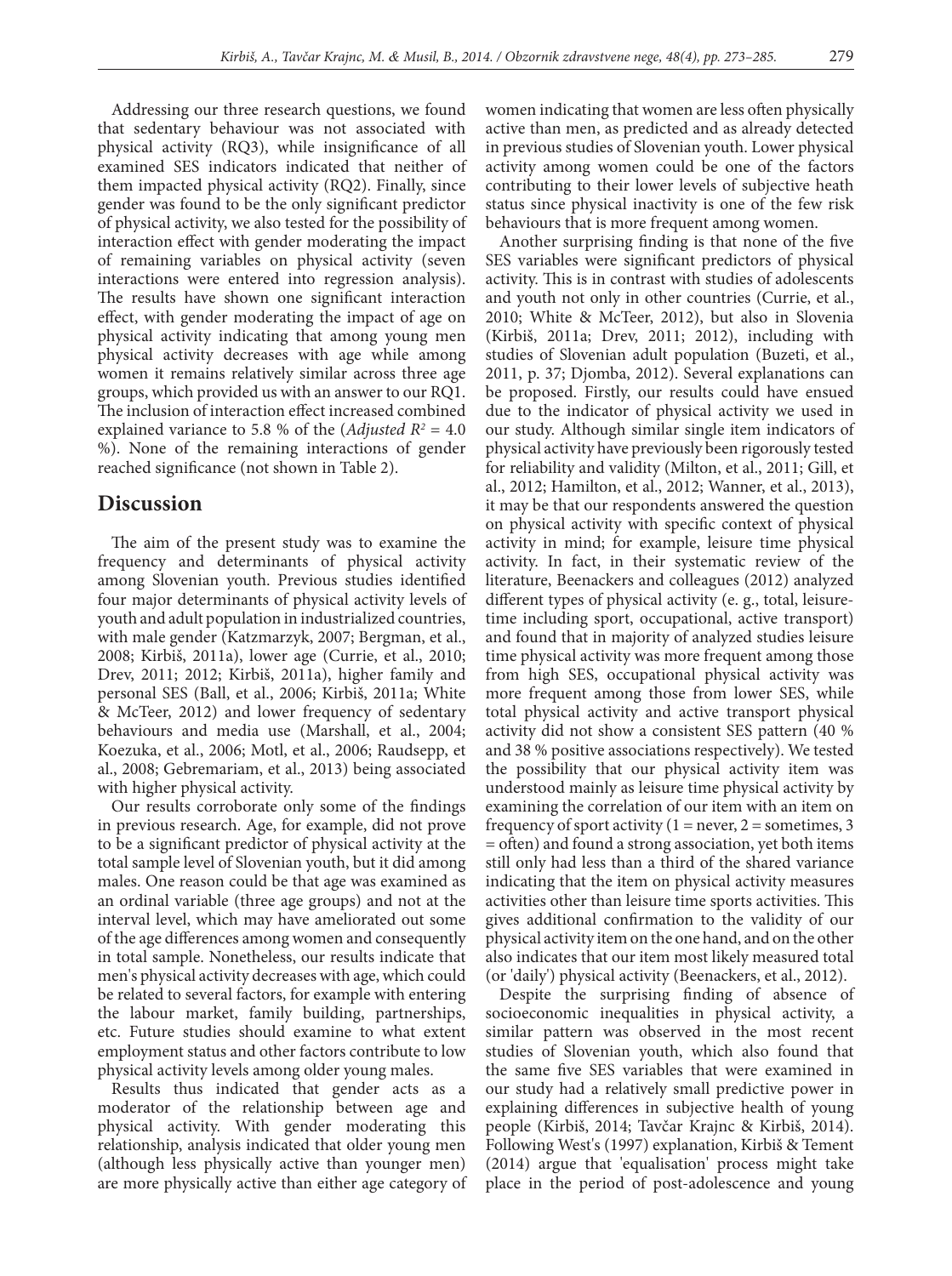adulthood in Slovenia, when the impact of family characteristics on young person's life in general, and health in particular, decreases, while the role of school environment, peers and youth cultures increases. Such process of equalisation might decrease SES group differences in health in the period of youth and it might be that such process also takes place with regard to health-related behaviours, such as physical activity. For example, in a study of Canadian children and adolescents, White & McTeer (2012) found that more frequent sport participation was associated with higher family SES among 6–9 year-olds, but 'not among' for 10–15 year-olds, which according to the authors, 'might be indicative that opportunities for involvement become more equitable as we move from childhood to youth' (White & McTeer, 2012, p. 204). Future studies should test this hypothesis and 1) examine whether socioeconomic inequalities in physical activity among Slovenian public are smaller in the period of post-adolescence and young adulthood than in childhood and adulthood; 2) what age period specifically equalisation, if at all, takes place and what are its underlying mechanisms.

Unlike some previous studies (Oygard & Anderssen, 1998; Osler, et al., 2001) we did not detect different impact of SES on physical activity levels in either gender, since among both men and women no socioeconomic inequalities in physical activity were found. Another surprising finding in our study was that more frequent sedentary behaviour (as measured by Internet use and television use) was not associated with the frequency of physical activity, although previous studies have confirmed such link (Marshall, et al., 2004; Gebremariam, et al., 2013). It seems then that despite the increasing frequency of Internet use among young people in Slovenia in the last four years (Kirbiš & Zagorc, 2014), neither of the two forms of sedentary behaviour is a factor contributing to lower physical activity. In other words, since physical activity levels among Slovenian post-adolescent youth and young adults were previously found to be increasing (Kirbiš, 2011a), while among adolescents they were found to be decreasing (Drev, 2012), and since sedentary behaviour in the form of media use was found to be increasing among both adolescents and young adults (Kirbiš, 2011b; Drev, 2012; Kirbiš & Zagorc, 2014), this presents researchers with a paradox that needs to be addressed in future studies. In this regard Marshall & Welk (2008, p. 12) argue that physical activity and sedentary behaviour are 'not two sides of the same coin' and that 'high levels of physical activity and sedentary behaviour are able to coexist with a lifestyle of a young person'.

Our representative study of Slovenian youth also has several additional shortcomings that need to be addressed. First, we investigated self-reported physical activity levels with a single item, while future studies of Slovenian youth should employ more nuanced indicators of physical activity. Secondly, although the strength of our study is that we examined the impact of five different SES indicators, we did not analyze the impact of other potentially relevant SES indicators (e. g., housing conditions, employment status, objective and subjective material deprivation, personal/family material possessions, etc.). Thirdly, previous studies have found that many other social factors impact physical activity levels. For example, numerous other relevant concepts were previously also found to be associated with physical activity (Burton, et al., 2003), including the number of friends' young people have (Drev, 2011; 2012). Fourthly, our analysis focused on the physical activity at the individual level, while studies have shown that macro- and mezocharacteristics (e. g., at country and neighbourhood level) also play an important role in physical activity (Adams, et al., 2013). Fifthly, post-adolescent youth are not a homogenous group and differ, among others, with regard to their predominant activity (high-school students, tertiary students, employed and unemployed youth, etc.).

Despite caveats our study has several important practical implications: firstly, programmes and interventions on physical activity should be designed targeting especially young women. Slovenia has relatively low income inequality (Eurostat, 2013), low health inequalities among post-adolescent youth (Kirbiš, 2014; Tavčar Krajnc & Kirbiš, 2014) and, as our study indicates, low socioeconomic inequalities in physical activity among post-adolescent youth. Slovenia's relatively low inequalities in post-adolescent youth health, together with its policies, might present a model for other countries that are witnessing high inequalities in health among youth. At the same time, Slovenia policy makers should put effort to reduce inequalities in health among remaining age groups (children, adults and the elderly) and scholars should further examine different socioeconomic measures and their impact on physical activity including among youth. Finally, multilevel interventions based on socialecological models are becoming more prominent lately; by not only targeting individuals, but also social environments, physical environments, and policies and such interventions are also needed in Slovenia.

## **Conclusion**

Our study aimed at examining the frequency of and identifying determinants of physical activity and therefore to help to pinpoint those segments of Slovenian youth that are at a particular risk of low levels of physical activity. We found that more than four out of ten young people in Slovenia (41.3 %) are insufficiently physically active – only two days per week or less. Examined measures of SES, on the other hand, did not indicate the existence of significant socioeconomic inequalities in physical activity. Future studies need to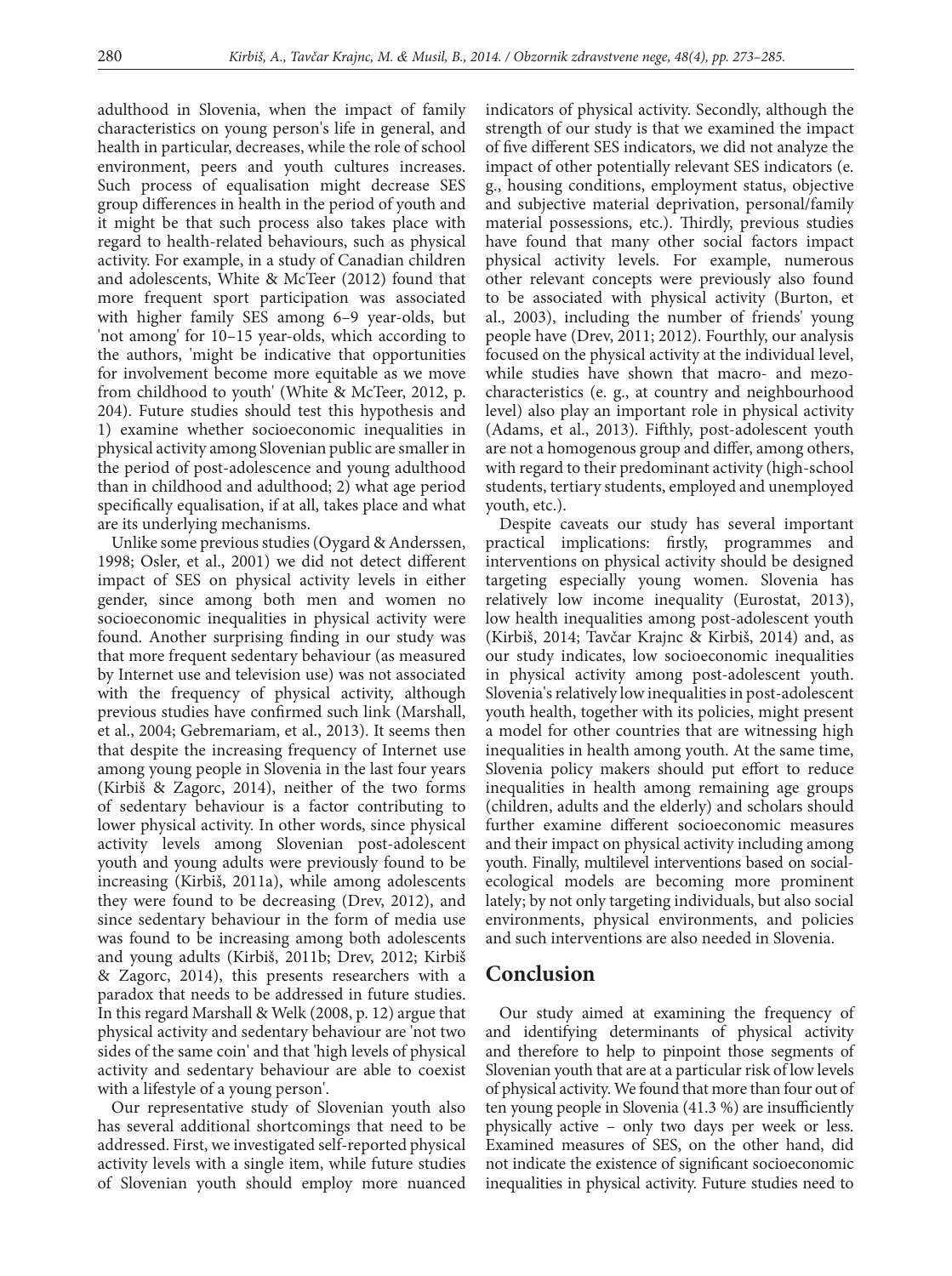examine whether the SES variables examined in our study have a different impact on the physical activity levels among youth groups with different predominant activity (high-school students, tertiary students, employed and unemployed youth, etc.) and to examine other indicators of material and relative deprivation. We also found that young women across all three age groups are at higher risk of infrequent physical activity than young men. Interventions should therefore particularly focus on young women, especially by eliminating socio-structural constraints that negatively impact women's physical activity levels. Despite higher levels of physical activity among young men compared to young women, older age group of young men also needs to be addressed in the programmes and future studies, since a large decrease in physical activity occurs among men at the turn from adolescence to young adulthood. In sum, in Slovenia and Europe interventions based on analyses relating to health and health behaviours are desired in order to further examine the impact of SES and other determinants on health and health behaviours, including physical activity, with a goal of improving health of youth and adults. It is important to set up mechanisms at different levels of society to further monitor and improve health and well-being of Slovenian population, but also aiming to reduce inequalities across social structure, including between genders.

### *Acknowledgments*

The authors would like to thank Friedrich Ebert Stiftung for the funding of *Slovenian Youth 2013 Study* and to the editors and anonymous reviewers for their helpful comments on the earlier versions of this manuscript.

## **Literature**

Adams, M.A., Ding, D., Sallis, J.F., Bowles, H.R., Ainsworth, B.E., Bergman, P., et al., 2013. Patterns of neighborhood environment attributes related to physical activity across 11 countries: a latent class analysis. *International Journal of Behavioral Nutrition and Physical Activity*, 10, p. 34. http://dx.doi.org/10.1186/1479-5868-10-34 PMid: 23497187; PMCid:PMC3615945

Adler, N.E., Boyce, T., Chesney, M.A., Cohen, S., Folkman, S., Kahn, R.L., et al., 1994. Socioeconomic status and health: the challenge of the gradient. *American Psychologist*, 49(1), pp. 15–24.

PMid:8122813

Anon., 2008. Prevalence of self-reported physically active adults --- United States, 2007. *Morbidity and Mortality Weekly Report*, 57(48), pp. 1297–1300. PMid:19052527

Ball, K., Salmon, J., Giles-Corti, B. & Crawford, D., 2006. How can socio-economic differences in physical activity among women be explained? A qualitative study. *Women Health,* 43(1), pp. 93-113.

http://dx.doi.org/10.1300/J013v43n01\_06 PMid:17050487

Beenackers, M.A., Kamphuis, C.B., Giskes, K., Brug, J., Kunst, A.E., Burdorf, A., et al., 2012. Socioeconomic inequalities in occupational, leisure-time, and transport related physical activity among European adults: a systematic review. *International Journal of Behavioral Nutrition and Physical Activity*, 9, p. 116.

http://dx.doi.org/10.1186/1479-5868-9-116 PMid:22992350; PMCid:PMC3491027

Bergman, P., Grjibovski, A. M., Hagströmer, M., Bauman, A. & Sjöström, M, 2008. Adherence to physical activity recommendations and the influence of socio-demographic correlates – a population-based cross-sectional study. *BMC Public Health,* 8, p. 367.

http://dx.doi.org/10.1186/1471-2458-8-367 PMid:18945354; PMCid:PMC2576236

Biddle, S., Cavill, N., Ekelund, U., Gorely, T., Griffiths, M.D. & Jago, R., 2010. *Sedentary behaviour and obesity: review of the current scientific evidence*. London: Department of Health, Department for Children, Schools and Families, pp. 3–4. Available at: https://www.gov.uk/government/uploads/system/ uploads/attachment\_data/file/213745/dh\_128225.pdf [31. 5. 2014].

Bouchard, C. & Katzmarzyk, P.T., 2010. *Physical activity and obesity*. Baton Rouge, Louisiana: Human Kinetics, pp. 107-110.

Bouchard, C., Blair, S.N. & Haskell, W. eds., 2007. *Physical activity and health*. 2nd ed. Champaign, IL.: Human Kinetics, pp. 143-190.

Brodersen, N.H., Steptoe, A., Boniface, D.R. & Wardle, J., 2007. Trends in physical activity and sedentary behaviour in adolescence: ethnic and socioeconomic differences. *British Journal of Sports Medicine*, 41(3), pp. 140–144. http://dx.doi.org/10.1136/bjsm.2006.031138 PMid:17178773 PMCid:PMC2465219

Burton, N.W., Turrell, G. & Oldenburg, B., 2003. Participation in recreational physical activity: why do socioeconomic groups differ? *Health Education & Behavior*, 30(2), pp. 225–244. http://dx.doi.org/10.1177/1090198102251036 PMid:12693525

Buzeti, T., Djomba, J.K., Gabrijelčič Blenkuš, M., Ivanuša, M., Jeriček Klanšček, H., Kelšin, N., et al., 2011. *Neenakosti v zdravju v Sloveniji*. Ljubljana: Inštitut za varovanje zdravja. Available at: http://czr.si/files/neenakosti\_v\_zdravju\_v\_sloveniji\_615.pdf [14. 2. 2014].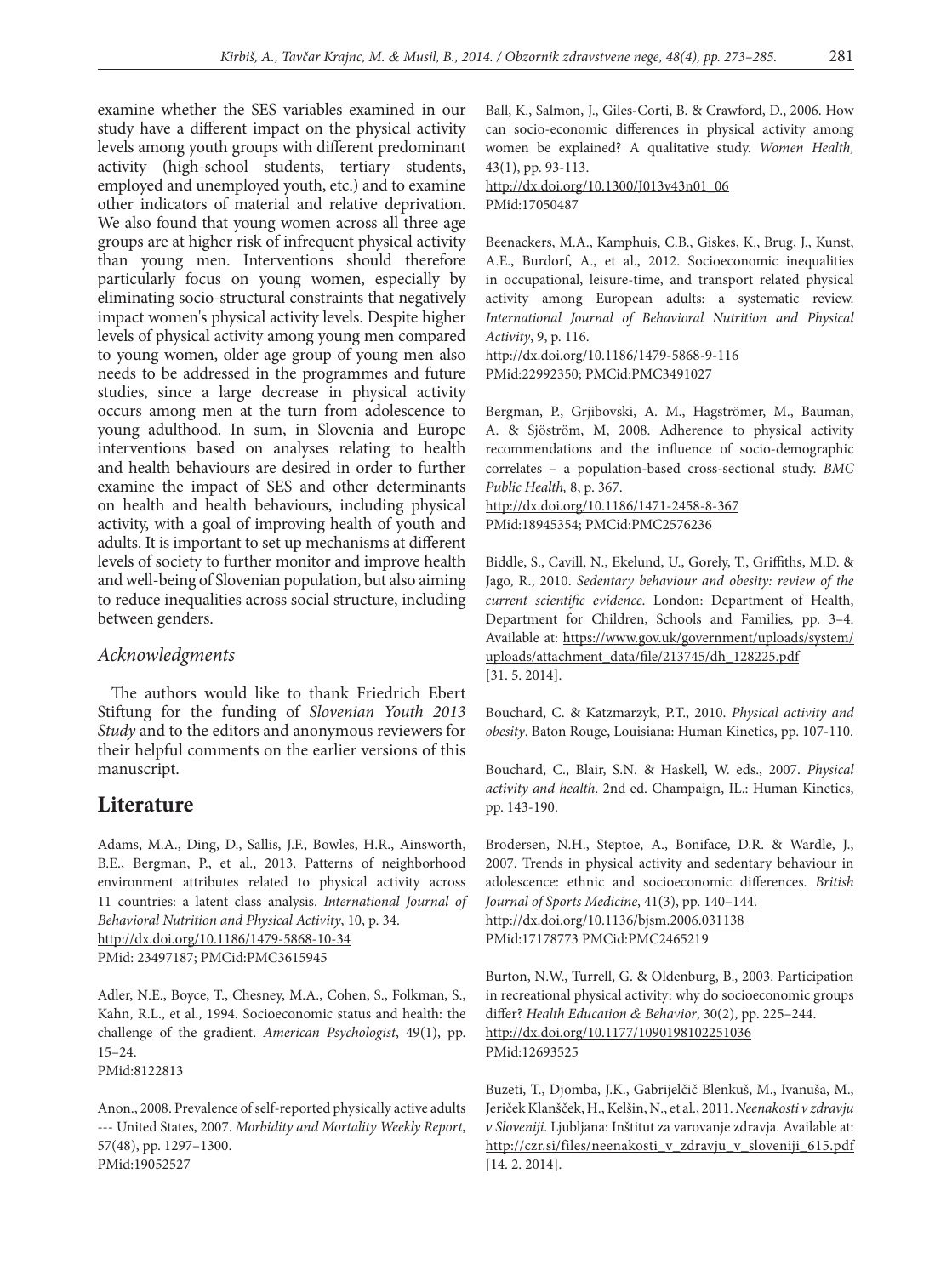Cavill, N., Kahlmeier, S., Racioppi, F. eds., 2006. *Physical activity and health in Europe: evidence for action*. Copenhagen, Denmark: WHO Regional Office for Europe, pp. 5-7.

CEPYUS-FES Slovenian 2013 Youth Study, 2013. Flere, S., Klanjšek, R., Lavrič, M., Kirbiš, A., Tavčar Kranjc, M., Divjak, et al., *Slovenska Mladina 2013: življenje v času deziluzij, tveganja in prekarnosti* [data file]. Slovenija, Maribor: Filozofska fakulteta, Univerza v Mariboru [production], 2013. Hrvaška, Zagreb: Friedrich-Ebert-Stiftung Kroatien [production], 2013. Slovenija, Ljubljana: Univerza v Ljubljani, Arhiv družboslovnih podatkov [distribution], 2014.

Child Trends., 2012. *Vigorous physical activity by youth*. Available at: http://www.childtrends.org/wp-content/ uploads/2012/10/16\_Vigorous\_Physical\_Activity\_Youth.pdf [14. 2. 2014].

Cohen, S., Doyle W. J. & Baum, A., 2006. Socioeconomic status is associated with stress hormones. *Psychosomatic Medicine*, 68(3), pp. 414–420. http://dx.doi.org/10.1097/01.psy.0000221236.37158.b9 PMid:16738073

Cotter, K.A. & Lachman, M.E., 2010. No strain, no gain: psychosocial predictors of physical activity across the adult lifespan. *Journal of Physical Activity & Health*, 7(5), pp. 584–594. PMid:20864753; PMCid:PMC2972196

Coombs, N., Shelton, N., Rowlands, A. & Stamatakis, E. 2013. Children's and adolescents' sedentary behaviour in relation to socioeconomic position. *Journal of Epidemiology and Community Health*, 67, pp. 868–874. http://dx.doi.org/10.1136/jech-2013-202609

Craig, C.L., Marshall, A.L., Sjöström, M., Bauman, A.E., Booth, M.L., Ainsworth, B.E., et al. 2003. International physical activity questionnaire: 12-country reliability and validity. *Medicine and Science in Sports and Exercise*, 35(8), pp. 1381–1395. http://dx.doi.org/10.1249/01.MSS.0000078924.61453.FB PMid:12900694

Currie, C., Zanotti, C., Morgan, A., Currie, D., de Looze, M., Roberts, C., et al. eds. 2010*. Social determinants of health and well-being among young people. Health behaviour in school-aged children (HBSC) study: international report from the 2009/2010 survey*. Copenhagen: WHO Regional Office for Europe, 2012. Available at: http://www.euro.who.int/ data/assets/pdf file/0003/163857/Social-determinants-of-health-and-wellbeing-among-young-people.pdf [14. 2. 2014].

Djomba, J.K., 2012. Telesna dejavnost. In: Maučec Zakotnik, J., et al. eds. *Zdravje in vedenjski slog prebivalcev Slovenije. Trendi v raziskavah CINDI 2001-2004-2008*. Ljubljana: Inštitut za varovanje zdravja Republike Slovenije, pp. 51-69.

Drev, A., 2011. Telesna dejavnost in sedeča vedenja. In: Jeriček Klanšček, H., et al. eds. *Neenakosti v zdravju in z zdravjem* 

*povezanih vedenjih slovenskih mladostnikov*. Ljubljana: Inštitut za varovanje zdravja v Sloveniji, pp. 174-189.

Drev, A., 2012. Trendi v telesni dejavnosti in gledanju televizije. In: Jeriček Klanšček, H., et al. eds. *Spremembe v vedenjih, povezanih z zdravjem mladostnikov v Sloveniji v obdobju 2002-2010.* Ljubljana: Inštitut za varovanje zdravja v Sloveniji, pp. 143–156.

Ekelund, U., Sepp, H., Brage, S., Becker, W., Jakes, R., Hennings, M., et al., 2006. Criterion-related validity of the last 7-day, short form of the international physical activity questionnaire in Swedish adults. *Public Health Nutrition*, 9(2), pp. 258-265. http://dx.doi.org/10.1079/PHN2005840 PMid:16571181

EU Commission, 2002. *Health statistics - key data on health 2002 - data 1970-2001*. Luxembourg: Office for Official Publications of the European Communities, p. 54.

Eurostat, 2013. *Various databases.* Available from: http://epp.eurostat.ec.europa.eu/portal/page/portal/statistics/ search\_database [14. 2. 2014].

Federico, B., Falese, L., Marandola, D. & Capelli, G., 2013. Socioeconomic differences in sport and physical activity among Italian adults. *Journal of Sports Sciences*, 31(4), pp. 451-458. http://dx.doi.org/10.1080/02640414.2012.736630 PMid:23106254

Finne, E., Bucksch, J., Lampert, T. & Kolip, P., 2013. Physical activity and screen-based media use: cross-sectional associations with health-related quality of life and the role of body satisfaction in a representative sample of German adolescents. *Health Psychology and Behavioral Medicine*, 1(1), pp. 15–30. http://dx.doi.org/10.1080/21642850.2013.809313 PMid:25264498; PMCid:PMC4164240

Flere, S. & Divjak, M., 2014. The study and its operationalization. In: Flere, S. & Klanjšek, R. eds. *Slovenian youth: living in times of disillusionment, risk and precarity: First CEPYUS – Friedrich-Ebert-Stiftung (FES) Youth Survey: research report*. Maribor: Faculty of Arts & Friedrich-Ebert-Stiftung (FES), pp. 21–30.

Gearon, E., Backholer, K., Hodge, A. & Peeters, A., 2013. The mediating role of dietary factors and leisure time physical activity on socioeconomic inequalities in body mass index among Australian adults. *BMC Public Health,* 13, p. 1214. http://dx.doi.org/10.1186/1471-2458-13-1214 PMid:24359490; PMCID:PMC3912343

Gebremariam, M.K., Bergh, I.H., Andersen, L.A., Ommundsen, I., Totland, T.H., Bjelland, M., et al., 2013. Are screen-based sedentary behaviors longitudinally associated with dietary behaviors and leisure-time physical activity in the transition into adolescence? *International Journal of Behavioral Nutrition and Physical Activity*, 10, p. 9.

http://dx.doi.org/10.1186/1479-5868-10-9 PMid:23351357; PMCid:PMC3560151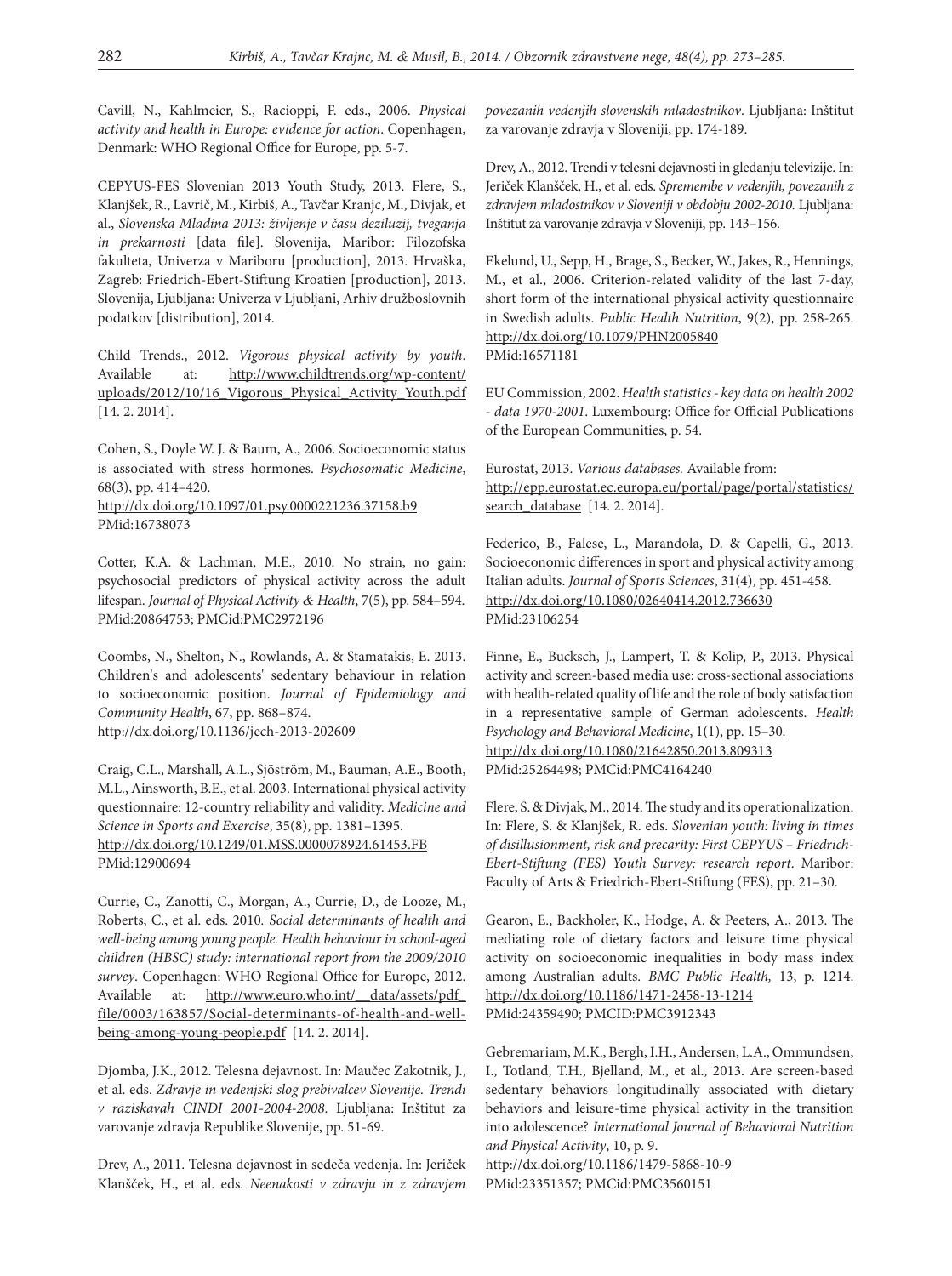Gill, D.P., Jones, G.R., Zou, G. & Speechley, M., 2012. Using a single question to assess physical activity in older adults: a reliability and validity study. *BMC Medical Research Methodology*, 12, p. 20-30. http://dx.doi.org/10.1186/1471-2288-12-20 PMid:22373159; PMCid:PMC3313867

Godley, J. & McLaren, L., 2010. Socioeconomic status and body mass index in Canada: exploring measures and mechanisms. *Canadian Review of Sociology*, 47(4), pp. 381–403. http://dx.doi.org/10.1111/j.1755-618X.2010.01244.x PMid:21553634

Graham, H., 2007. *Unequal lives: health and socio-economic inequalities*. Berkshire: Open University Press, McGraw-Hill, p. 3.

Graham, H., 2009. *Understanding health inequalities*. 2nd ed. Berkshire: Open University Press, McGraw-Hill, p. 6.

Grunbaum, J.A., Kann, L., Kinchen, S., Ross, J., Hawkins, J. & Lowry, R., 2004. Youth risk behavior surveillance --- United States, 2003. *Morbidity and Mortality Weekly Report*, 53(SS02), pp. 1–96. Avilable at:

http://www.cdc.gov/mmwr/preview/mmwrhtml/ss5302a1.htm [2. 12. 2014]

Hamilton, K., White, K.M. & Cuddihy, T., 2012. Using a singleitem physical activity measure to describe and validate parents' physical activity patterns. *Research Quarterly for Exercise and Sport,* 83(2), pp. 340-345.

http://dx.doi.org/10.1080/02701367.2012.10599865 PMid:22808720

Iannotti, R.J., Janssen, I., Haug, E., Kololo, H., Annaheim, B. & Borraccino, A., 2009. Interrelationships of adolescent physical activity, screen-based sedentary behaviour, and social and psychological health. *International Journal of Public Health*, 54(Suppl. 2), pp. 191–198.

http://dx.doi.org/10.1007/s00038-009-5410-z PMid:19639256; PMCid:PMC2732761

Janssen, I., 2007. Physical activity, fitness, and cardiac, vascular, and pulmonary morbidities. In: Bouchard, C., Blair, S.N. & Haskell, W. eds. *Physical activity and health*. 2nd ed. Champaign, IL.: Human Kinetics, pp. 161–172.

Janssen, I. & LeBlanc, A.G., 2010. Systematic review of the health benefits of physical activity and fitness in school-aged children and youth. *International Journal of Behavioral Nutrition and Physical Activity*, 7, p. 40.

http://dx.doi.org/10.1186/1479-5868-7-40 PMid:20459784; PMCid:PMC2885312

Jeriček Klanšček, H. et al. eds., 2011. *Neenakosti v zdravju in z zdravjem povezanih vedenjih slovenskih mladostnikov*. Ljubljana: Inštitut za varovanje zdravja v Sloveniji.

Katzmarzyk, P.T., 2007. Physical activity and fitness with age among sex and ethnic groups. In: Bouchard, C., Blair, S.N. & Haskell, W. eds. *Physical activity and health*. 2nd ed. Champaign, IL.: Human Kinetics, pp. 37-47.

Kirbiš, A., 2011a. Creativity, culture and leisure. In: Lavrič, M. ed. *Youth 2010: the social profile of young people in Slovenia*. Ljubljana: Ministry of Education and Sports, Office for Youth; Maribor: Aristej, pp. 261–292.

Kirbiš, A, 2011b. The virtualisation of everyday life. In: Lavrič, M. ed. *Youth 2010: the social profile of young people in Slovenia*. Ljubljana: Ministry of Education and Sports, Office for Youth; Maribor: Aristej, pp. 293-320.

Kirbiš, A., 2014. Health, health risk behaviors and lifestyle. In: Flere S. & Klanjšek, R. eds. *Slovenian YOUTH 2013: living in times of disillusionment, risk and precarity. First CEPYUS – Friedrich-Ebert-Stiftung Youth Survey*. Zagreb: FES; Maribor: Cepyus, pp. 139-161.

Kirbiš, A. & Tement, S., 2014. Differences in perceived stress among Slovenian youth: an analysis of sociodemographic and socioeconomic predictors in the 2010 and 2013. In: Mulej, M., Hrast, A. & Kojc, S. eds. *Health - personal and/or social responsibility?: conference proceedings* 9th IRDO International Conference Social Responsibility and Current Challenges 2014, Maribor, 6th-7th March 2014, [CD-ROM]. Maribor: Inštitut za razvoj družbene odgovornosti (IRDO), pp. 1-11.

Kirbiš, A. & Zagorc, B., 2014. Media use. In: Flere S. & Klanjšek, R. eds. *Slovenian YOUTH 2013: living in times of disillusionment, risk and precarity. First CEPYUS – Friedrich-Ebert-Stiftung Youth Survey*. Zagreb: FES; Maribor: Cepyus, pp. 107-138.

Koezuka, N., Koo, M., Allison, K.R., Adlaf, E.M., Dwyer, J.J., Faulkner, G., et al., 2006. The relationship between sedentary activities and physical inactivity among adolescents: results from the Canadian Community Health Survey. *Journal of Adolescent Health*, 39(4), pp. 515–522.

http://dx.doi.org/10.1016/j.jadohealth.2006.02.005 PMid:16982386

Kurdija, S., Malnar, B., Hafner Fink, M., Uhan, S. & Štebe, J., 2006. *Slovensko javno mnenje 2006/1: Evropska družboslovna raziskava*. Ljubljana: Fakulteta za družbene vede, Center za raziskovanje javnega mnenja in množičnih komunikacij, Univerza v Ljubljani, Arhiv družboslovnih podatkov. Available at:

http://www.adp.fdv.uni-lj.si/opisi/sjm061/opis-podatkov/ [14. 2. 2014].

Laaksonen, M., Prättälä, R. & Lahelma E., 2003. Sociodemgraphic determinants of multiple unhealthy behaviours. *Scandinavian Journal of Public Health*, 31(1), pp. 37–43.

http://dx.doi.org/10.1080/14034940210133915 PMid:12623523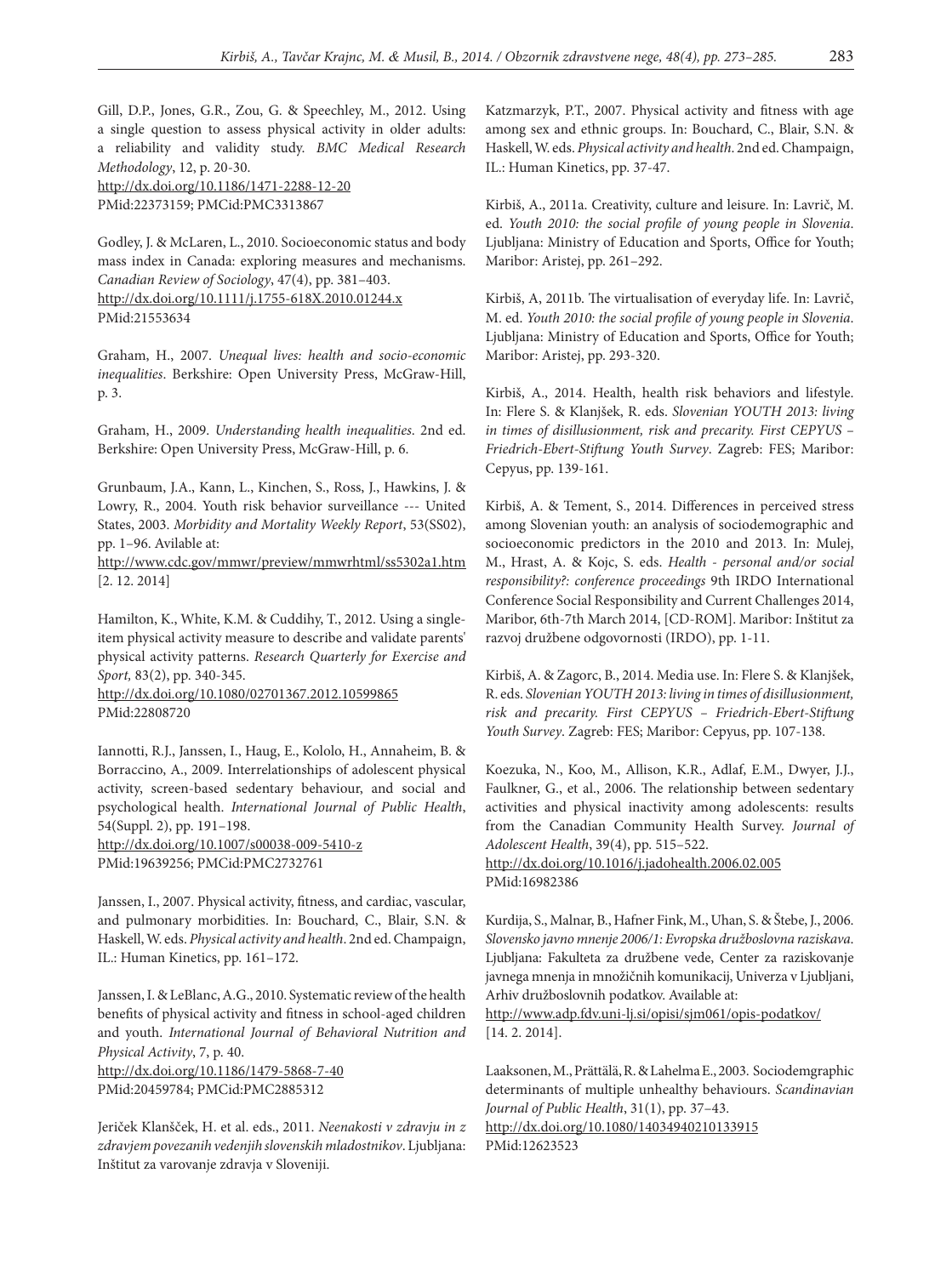Lehto, E., Konttinen, H., Jousilahti, P. & Haukkala, A., 2013. The role of psychosocial factors in socioeconomic differences in physical activity: a population-based study. *Scandinavian Journal of Public Health*, 41(6), pp. 553-559. http://dx.doi.org/10.1177/1403494813481642 PMid:23508949

Lundahl, A., Nelson, T.D., Van Dyk, T.R. & West, T., 2013. Psychosocial stressors and health behaviors: examining sleep, sedentary behaviors, and physical activity in a low-income pediatric sample. *Clinical Paediatrics,* 52(8), pp. 721-729. http://dx.doi.org/10.1177/1403494813481642 PMid:23508949

Macfarlane, D.J., Lee, C.C., Ho, E.Y., Chan, K.L. & Chan, D.T., 2007. Reliability and validity of the Chinese version of IPAQ (short, last 7 days). *Journal of Science and Medicine in Sport*, 10(1), p. 4551. http://dx.doi.org/10.1016/j.jsams.2006.05.003 PMid:16807105

Mackenbach, J.P., 2012. The persistence of health inequalities in modern welfare states: the explanation of a paradox. *Social Science & Medicine*, 75(4), pp. 761–769. http://dx.doi.org/10.1016/j.socscimed.2012.02.031 PMid:22475407

Mar Bibiloni, M., Pich, J., Córdova, A., Pons, A. & Tur, J.A., 2012. Association between sedentary behaviour and socioeconomic factors, diet and lifestyle among the Balearic Islands adolescents. *BMC Public Health*, 12, p. 718. http://dx.doi.org/10.1186/1471-2458-12-718

Marmot, M. & Wilkinson, R.G., eds., 2005. *Social determinants of health*. 2nd ed. Oxford: Oxford University Press, pp. 1-5. http://dx.doi.org/10.1093/acprof:oso/9780198565895.001.0001

Marshall, S.J. & Welk, G.J., 2008. Definitions and measurement. In: Smith, A.L. & Biddle, S. eds. *Youth physical activity and sedentary behavior: challenges and solutions*. Champaign, IL.: Human Kinetics, pp. 3-29.

Marshall, S.J., Biddle, S.J.H., Gorely, T., Cameron, N. & Murdey, I., 2004. Relationships between media use, body fatness and physical activity in children and youth: a meta-analysis. *International Journal of Obesity,* 28, pp. 1238-1246. http://dx.doi.org/10.1038/sj.ijo.0802706 PMid:15314635

Milton, K., Bull, F.C. & Bauman, A., 2011. Reliability and validity testing of a single-item physical activity measure. *British Journal of Sports Medicine*, 45(3), pp. 203–208. http://dx.doi.org/10.1136/bjsm.2009.068395 PMid:20484314

Motl, R.W., McAuley, E., Birnbaum, A.S. & Lytle, L.A., 2006. Naturally occurring changes in time spent watching television are inversely related to frequency of physical activity during

early adolescence. *Journal of Adolescence*, 29(1), pp. 19–32. http://dx.doi.org/10.1016/j.adolescence.2005.01.005 PMid:16338428

Munter, J.S.L., Agyemang, C., Brewster, L.M., Stronks, K. & Van Valkengoed, I.G.M., 2012. The association of leisuretime physical activity and active commuting with measures of socioeconomic position in a multiethnic population living in the Netherlands: results from the cross-sectional SUNSET study. *BMC Public Health*, 12, p. 815. http://dx.doi.org/10.1186/1471-2458-12-815

Nettleton, S., 2006. *The sociology of health and illness*. 2nd ed. Cambridge: Polity Press, pp. 169-202.

Osler, M., Clausen, J.O., Ibsen, K.K. & Jensen, G.B., 2001. Social influences and low leisure-time physical activity in young Danish adults. *European Journal of Public Health*, 11(2), pp. 130–134. http://dx.doi.org/10.1093/eurpub/11.2.130 PMid:11420797

Oygard, L. & Anderssen, N., 1998. Social influences and leisuretime physical activity levels in young people: a twelve-year follow-up study. *Journal of Health Psychology,* 3(1), pp. 59–69. http://dx.doi.org/10.1177/135910539800300105 PMid:22021343

Page, R.M., Simonek, J., Ihasz, F., Hantiu, I., Uvacsek, M., Kalabiska, I., et al., 2009. Self-rated health, psychosocial functioning, and other dimensions of adolescent health in Central and Eastern European adolescents. *European Journal of Psychiatry*, 23(2), pp. 101–114. http://dx.doi.org/10.4321/S0213-61632009000200004

Pate, R.R., 2007. Exercise and its effects on mental health. In: Bouchard, C., Blair, S.N. & Haskell, W. eds. *Physical activity and health*. 2nd ed. Champaign, IL.: Human Kinetics, pp. 21–36.

Phelan, J.C., Link, B.G. & Tehranifar, P., 2010. Social conditions as fundamental causes of health inequalities: theory, evidence, and policy implications. *Journal of Health and Social Behavior*, 51(1), pp. 28–40. http://dx.doi.org/10.1177/0022146510383498

PMid:20943581

Poole, L., Steptoe, A., Wawrzyniak, A.J., Bostock, S., Mitchell, E.S. & Hamer, M., 2011. Associations of objectively measured physical activity with daily mood ratings and psychophysiological stress responses in women. *Psychophysiology*, 48(8), pp. 1165–1172. http://dx.doi.org/10.1111/j.1469-8986.2011.01184.x PMid:21342205

Pudrovska, T. & Anishkin. A., 2013. Early-life socioeconomic status and physical activity in later life: a structural equation modeling approach. *Journal of Aging and Health*, 25(3), pp. 383–404.

http://dx.doi.org/10.1177/0898264312468601 PMid:23248349; PMCid:PMC4198340